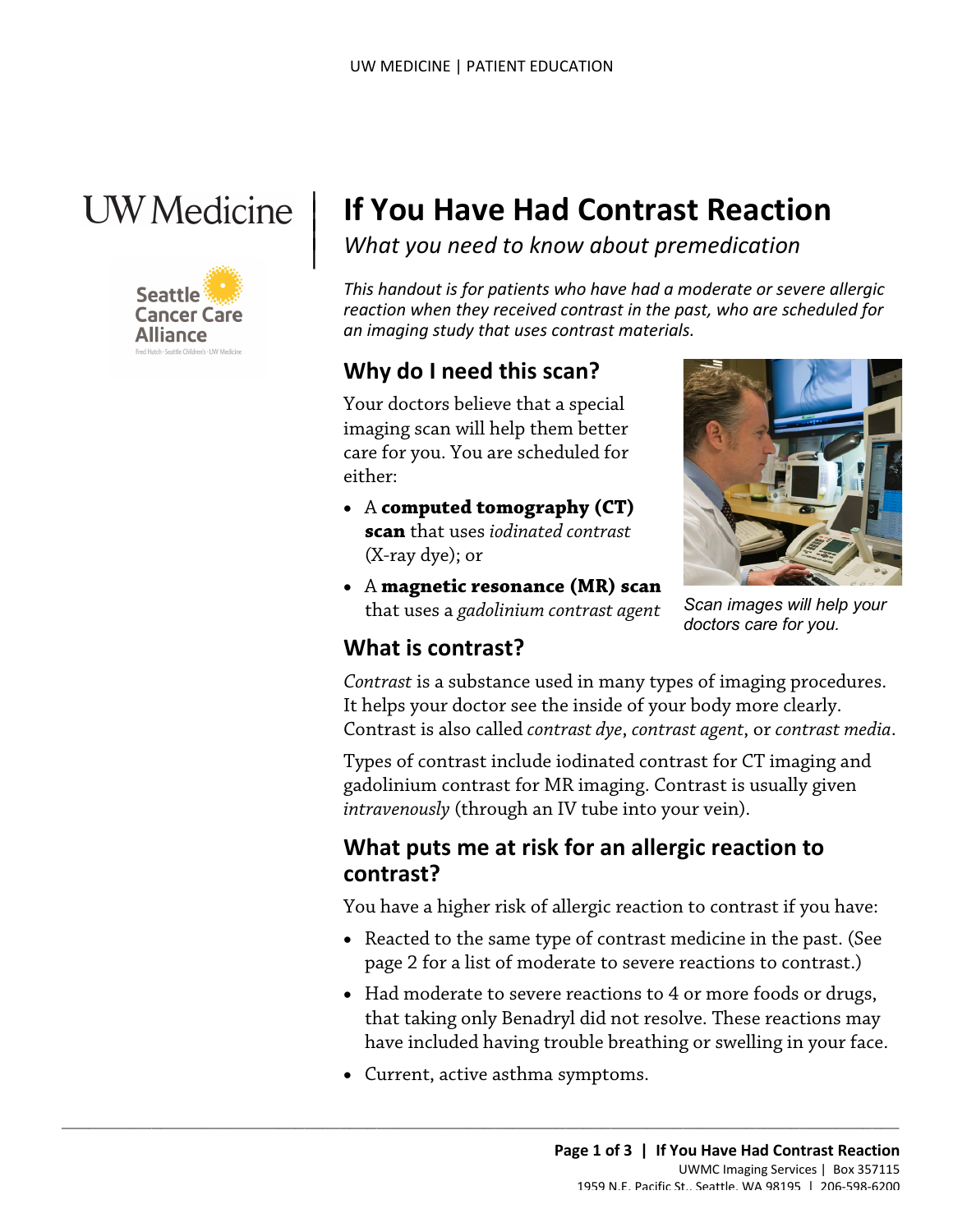#### **What are the symptoms of an allergic reaction to contrast?**

**Moderate** allergic reactions to contrast include:

- Hives (more than 12)
- Feeling short of breath
- Wheezing, trouble breathing
- Facial swelling
- Throat tightness without shortness of breath

**Severe** allergic reactions to contrast include *anaphylaxis*, which can be life-threatening and require IV medicines, intubation, or a hospital stay. Some symptoms of this severe reaction are:

- Low blood pressure (*hypotension*)
- Fast heart rate (*tachycardia*)
- Wheezing with shortness of breath
- Swelling in your throat and airway that makes it hard to breathe

If you have had any of these reactions to contrast in the past, **you have a high risk of having another reaction if you are exposed to contrast again**.

#### **What do I need to do?**

- Tell your technologist that you have had an allergic reaction to contrast before. Your technologist will need to talk with the radiologist and your doctor about whether you need contrast for this study.
- want to go ahead with a scan that uses contrast. • If your allergic reaction to contrast has been severe, you may need to sign a special *informed consent form* to confirm that you
- • If you have any questions or concerns after reading this handout, please tell the technologist. The technologist will tell your doctor. Your doctor will talk with you and answer your questions.
- Talk with your doctor about *premedication*.

 $\_$  ,  $\_$  ,  $\_$  ,  $\_$  ,  $\_$  ,  $\_$  ,  $\_$  ,  $\_$  ,  $\_$  ,  $\_$  ,  $\_$  ,  $\_$  ,  $\_$  ,  $\_$  ,  $\_$  ,  $\_$  ,  $\_$  ,  $\_$  ,  $\_$  ,  $\_$  ,  $\_$  ,  $\_$  ,  $\_$  ,  $\_$  ,  $\_$  ,  $\_$  ,  $\_$  ,  $\_$  ,  $\_$  ,  $\_$  ,  $\_$  ,  $\_$  ,  $\_$  ,  $\_$  ,  $\_$  ,  $\_$  ,  $\_$  ,